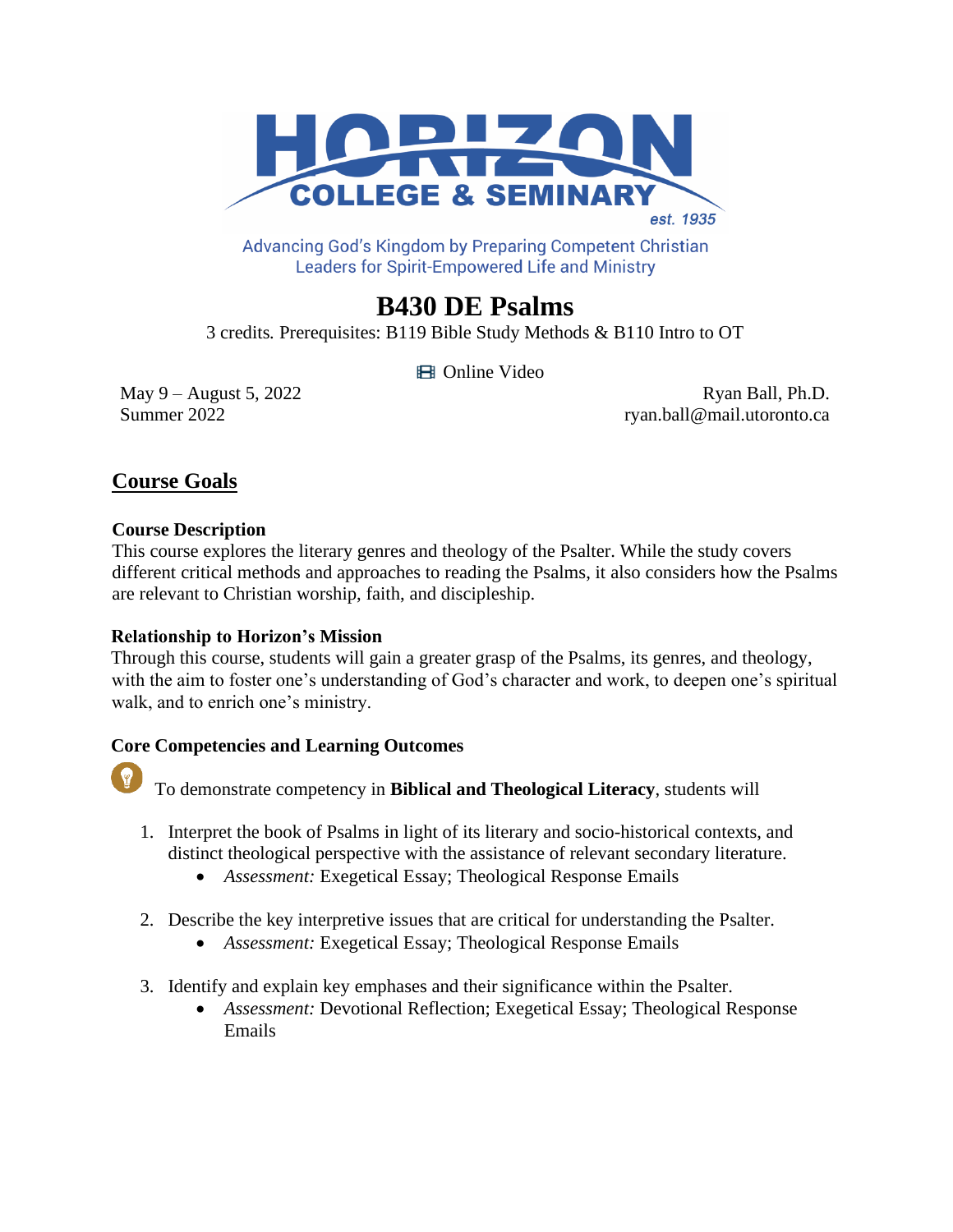- 4. Explain how the theological witness of the Psalter speaks to the way we think, live, and minister today.
	- *Assessment:* Devotional Reflection; Exegetical Essay; Theological Response Emails

# **Course Work**

#### **Required Readings**

| <b>Staccell Bolloc</b> | Required:    | Bullock, C. Hassell. <i>Encountering the Book of Psalms: A</i><br>Literary and Theological Introduction. 2nd ed.<br>Grand Rapids, MI: Baker Academic, 2018.<br>ISBN: 9780801098307                                                                                                                                                              |
|------------------------|--------------|-------------------------------------------------------------------------------------------------------------------------------------------------------------------------------------------------------------------------------------------------------------------------------------------------------------------------------------------------|
|                        | Required:    | An English translation of Psalms. A translation that is more<br>literal (e.g. NASB, ESV, NRSV, etc.) is preferable to one<br>that is more paraphrased (NIV, NLT, etc.). In class, the<br>professor will use ESV.                                                                                                                                |
|                        | Recommended: | Whether as a hard copy or through a program such as Logos<br>or Accordance, students are encouraged to invest in a decent<br>commentary on Psalms. While varying in price and size,<br>good options include those by Goldingay; Breuggemann and<br>Bellinger Jr.; deClaissé-Walford et al; Broyles; and<br>Longman. See the bibliography below. |

\*\*While students have the benefit of accessing their textbooks online through the [Digital](https://libguides.thedtl.org/home)  [Theological Library,](https://libguides.thedtl.org/home) they will not have access to the Digital Theological Library upon graduation. Therefore, we encourage students to purchase select textbooks to build their personal library. For your convenience, Horizon has partnered with Kennedy's Parable to provide textbooks.

#### **Course Assignments and Activities**

**Portfolio Components.** *Theological Response Emails*. This assignment must be edited and submitted to the Biblical and Theological Literacy *e-Project* in your Portfolio on *Portfolium*. See the [Portfolio](https://www.horizon.edu/wp-content/uploads/2019/09/Portfolio-Guide-September-2019.pdf) Guide: "What Goes in My Portfolio" for further information.

#### 1. *Lecture Videos & Responses.*

In order to pass the course, students are required to watch and respond to all lecture videos. Lecture videos are housed on Horizon's Video Centre. The link and password will be placed on Populi, under the "Syllabus" tab, under the list of "Links," in the right column.

After watching each "day" of lecture videos, students must submit a lecture response in the form of a written statement on Populi (100-250 words) or a FlipGrid video (1-3 min). The lecture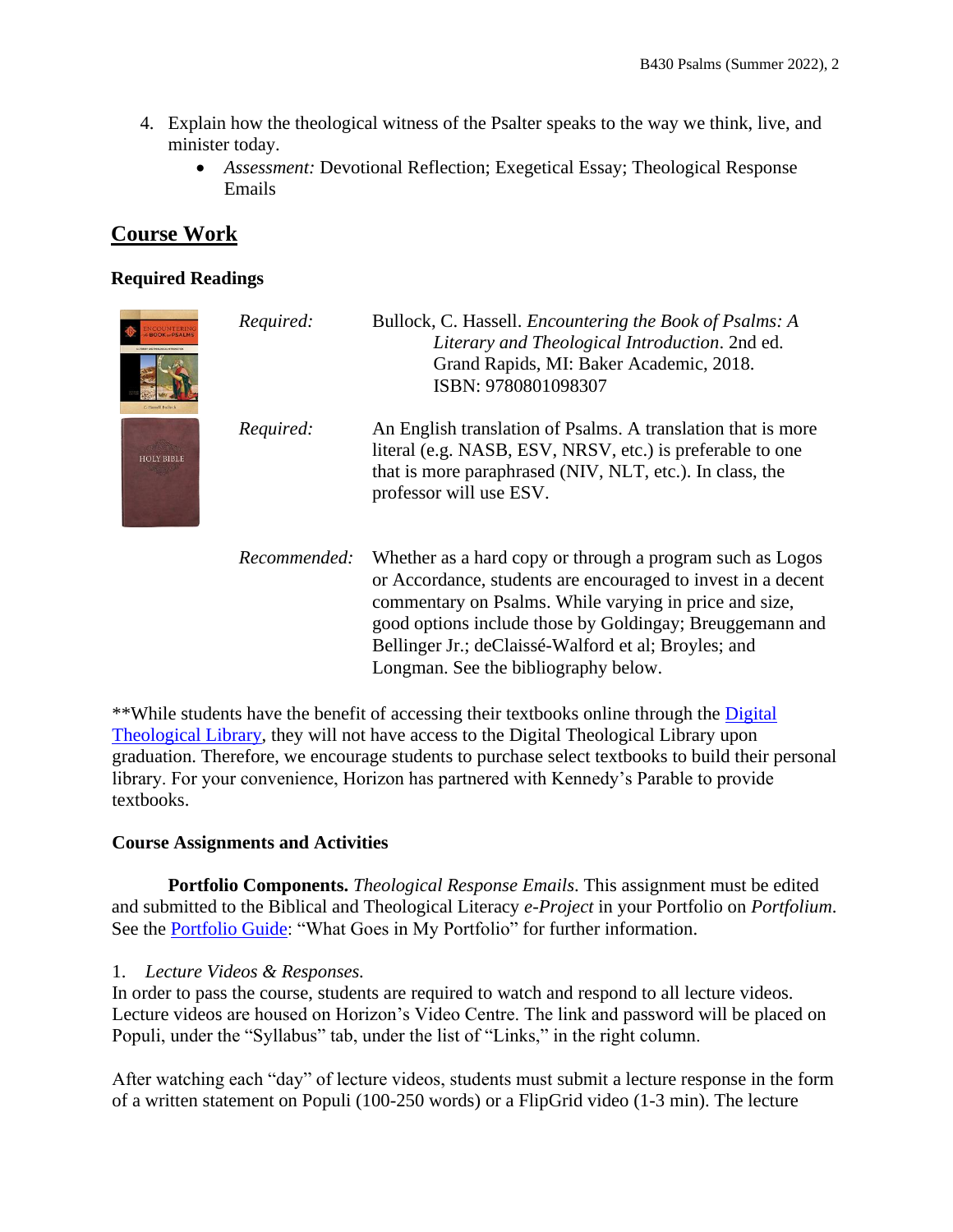response should consist of the following components: 1) confirmation of having watched the class recordings and completed the corresponding readings; and 2) brief thoughts about what stood out most from the class, what the student has learned, and/or questions that have risen. Lecture responses should demonstrate engagement with the course material. Alternatively, the student may wish to meet the professor live over Zoom. This is encouraged in place of at least one of the lecture responses, preferably one of the initial ones (e.g., Thursday, May 12).

In order to pass the course, students must submit all of their lecture responses. Lecture responses are marked as pass/fail based on whether they demonstrate thoughtful engagement with the lecture content.

- **Assignment Length:** 30 hours of lecture videos; five brief lecture responses.
- **Due Dates:**

| Lecture       | <b>Video</b> | <b>Topics Covered</b>                          | Lecture             |
|---------------|--------------|------------------------------------------------|---------------------|
| <b>Videos</b> | Length       |                                                | <b>Response Due</b> |
| Day 1         | 6hrs         | • Course Introductions                         | May 12              |
|               |              | • Interpreting the Psalter                     |                     |
|               |              | • The Shape of the Psalter                     |                     |
| Day 2         | 6hrs         | • Psalms 1-2: The Psalter's Introduction       | May 19              |
|               |              | • Psalms of Lament                             |                     |
| Day 3         | 6hrs         | • Psalms of Praise and Thanksgiving            | May 26              |
|               |              | • Psalms of Trust                              |                     |
|               |              | • Psalms of Imprecation                        |                     |
| Day 4         | 6hrs         | • Wisdom Psalms                                | June 2              |
|               |              | • Torah Psalms                                 |                     |
|               |              | • Royal Psalms                                 |                     |
|               |              | • Kingship of Yahweh Psalms                    |                     |
|               |              | • The figure of David                          |                     |
| Day 5         | 6hrs         | • Psalms 146-50: The Conclusion of the Psalter | June 9              |
|               |              | • Psalms, the NT, and Jesus                    |                     |
|               |              | • Preaching the Psalms: Issues and Approaches  |                     |

#### 2. *Reading*.

Students are to read the entirety of Psalms and the course text by June 23. While no summaries or reviews are required, students will be required to fill out a form (available on Populi under the Lessons tab) indicating how much of the readings they completed. The completion of the readings is required for one to pass the course. This assignment will be graded as complete or incomplete.

- Related learning outcome(s): *#* 1, 2, 3, 4.
- **Due date:** June 23.

#### 3. *Devotional Reflections*.

Students will write a series of devotional reflections on the following eight Psalms: 6, 7, 10, 37, 38, 100, 115, 130. The goal of this assignment is to encourage students to pray, read, and meditate on Scripture. Designed to serve as a form of devotional to be spread out over two-three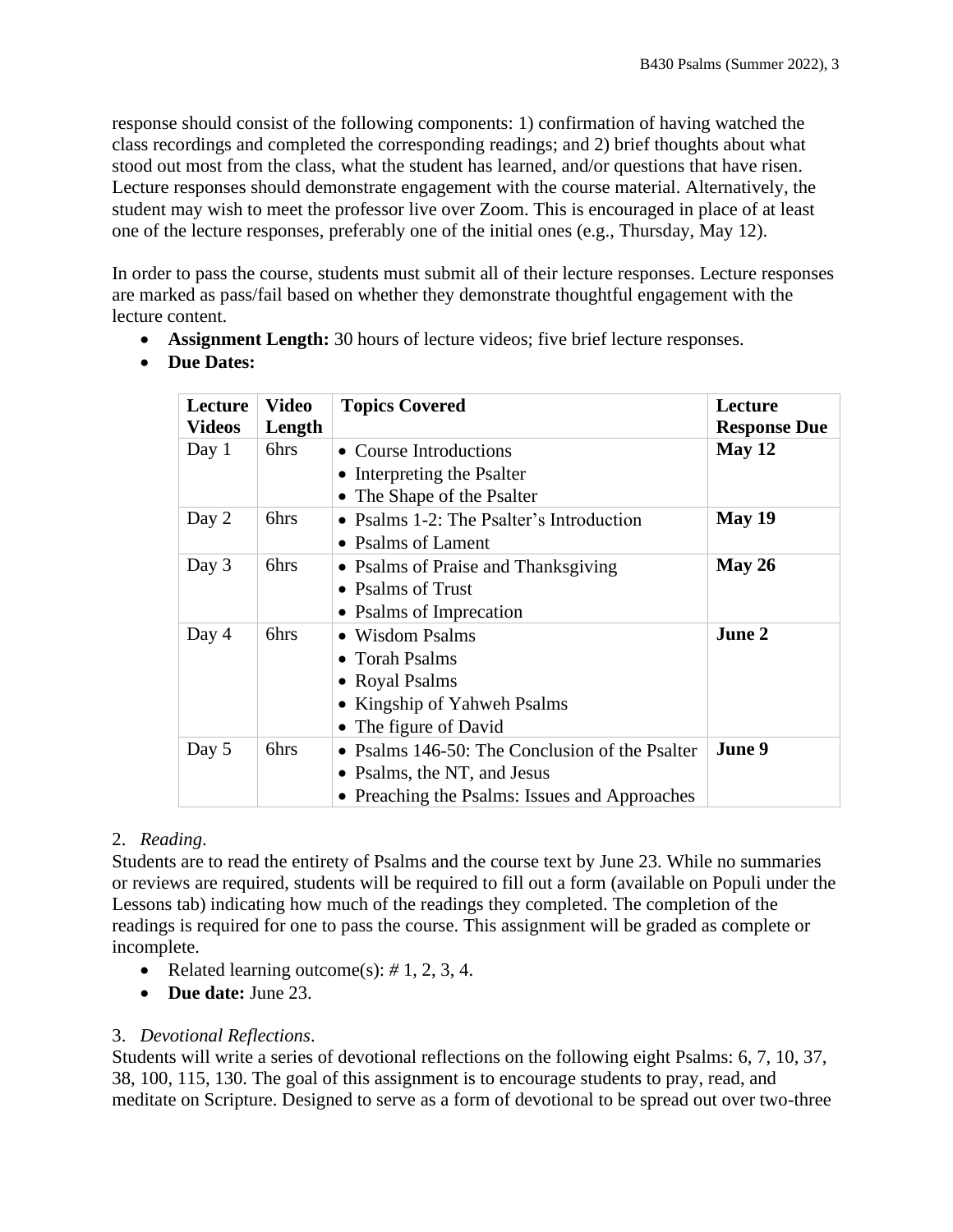weeks, this is not an assignment to be completed all at once. Students should complete no more than one devotional per day.

For each devotional, follow this procedure: 1) Pray; 2) Read the psalm; 3) Meditate on the psalm; and 4) Write a reflection. The reflection is to consist of two primary parts: 1) Summary; and 2) Application. For the first part of the reflection, students should *concisely* describe the main point(s) and movement of the psalm. What is the psalm about? What is its main point? How does the writer reach/support this main point? Students are to demonstrate that they are able to pick out the main idea of the psalm. The second part of the reflection should focus on the student's response to the psalm. What could you learn from this psalm? How might it be applied to one's life? This part of the reflection can go a variety of directions as the student may find the psalm encouraging, comforting, convicting, challenging, or even troubling. The main thing I want to see in this part is that you are meaningfully engaging with the psalm, leading to your own reflections.

For this exercise, students are to use no secondary resources (that is, no commentaries, study Bible notes, or other resources). While students should certainly take into account and apply what they have learned from class lectures and course readings, this is not a research project.

- Related learning outcome(s): *#* 3, 4.
- **Assignment Length:** 1 page each; 8 pages in total.
- **Due date:** June 23.

#### 4. *Exegetical Essay*.

Each student will write an exegetical essay on Psalm 110. This paper should address the following points:

- Historical background
- Literary analysis: Discuss the psalm's form/genre, structure, movement, changes of voice, use of literary devices.
- Literary context: Is there significance to the psalm's position in one of the books of the Psalter or in the Psalter as a whole? Does it relate in a significant way to the larger movement/narrative of the whole?
- Significant interpretive issues
- The main point of the psalm and how the writer makes it
- Other theological points/implications
- Relation to the larger narrative of the OT/NT
- The significance of this psalm for the church today

Students are encouraged to study the psalm first by themselves before turning to secondary sources. Cite at minimum five scholarly secondary sources, including as least one scholarly journal article.

- Related learning outcome(s): *#* 1, 2, 3, 4.
- **Assignment Length:** 6-7 pages.
- **Due date:** July 7.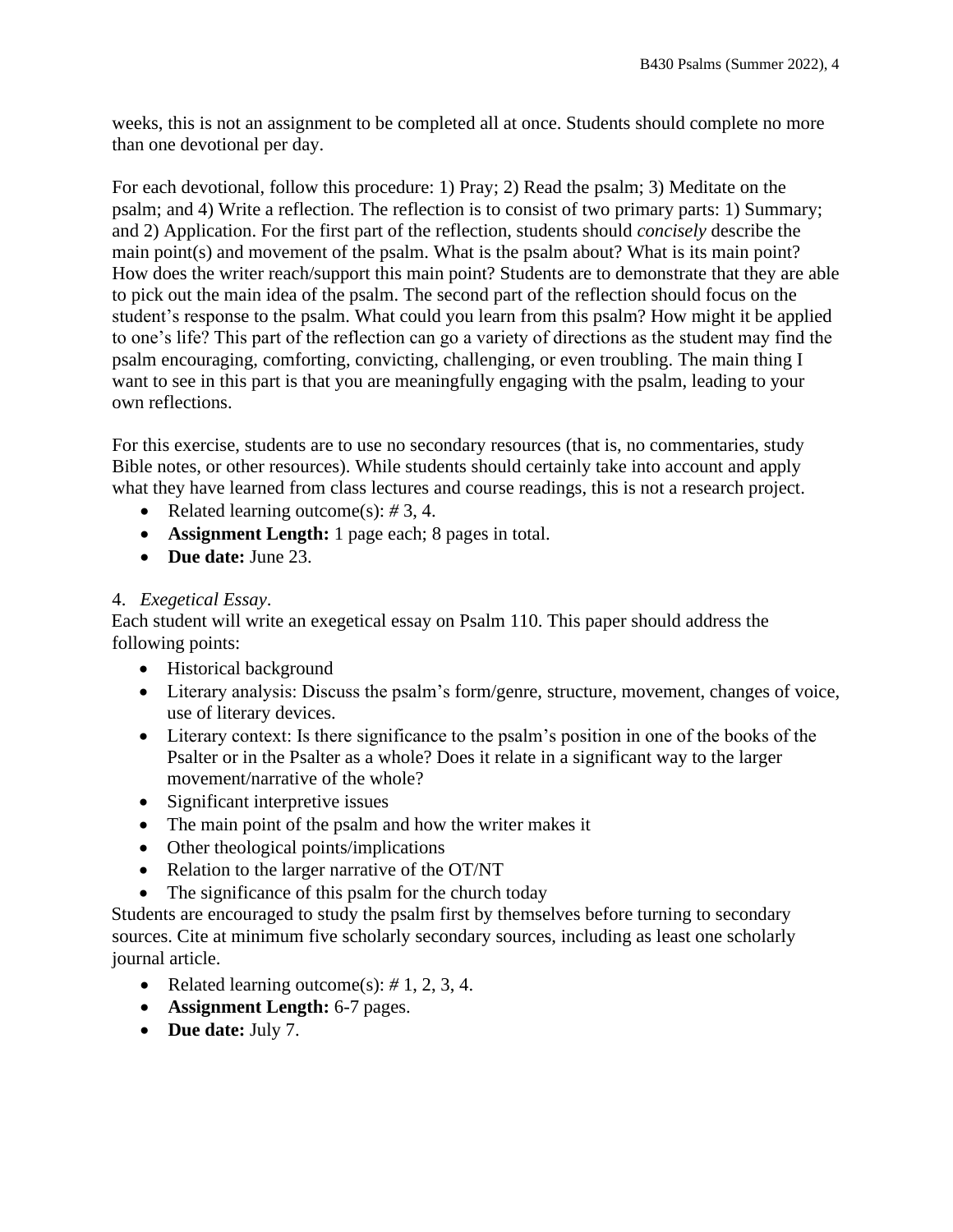# 5. *Theological Response Emails*.

You are a leader at a local congregation and have recently received a series of emails from members with a variety of questions about Psalms. As the final assignment, each student will write responses to hypothetical situations and questions. The four questions will concern major concepts, difficulties, and questions covered throughout the course. Responses should be well written, include citations to research (five scholarly sources at minimum for the whole paper), and may be a mix of exegetical, pastoral, theological, and apologetic. I am not so much looking for tact in approaching potentially difficult situations but more of a demonstration of the student's understanding of the matter at hand. The questions are available on Populi under the Lessons tab.

- Related learning outcome(s): *#*1, 2, 3, 4.
- **Assignment Length:** 7-8 pages in total.
- **Due date:** July 21.

| $\mathbf{u}$ $\mathbf{u}$ $\mathbf{v}$ $\mathbf{v}$ $\mathbf{v}$ $\mathbf{v}$ $\mathbf{v}$ $\mathbf{v}$ $\mathbf{v}$ $\mathbf{v}$ $\mathbf{v}$ $\mathbf{v}$ $\mathbf{v}$ $\mathbf{v}$ $\mathbf{v}$ $\mathbf{v}$ $\mathbf{v}$ $\mathbf{v}$ $\mathbf{v}$ $\mathbf{v}$ $\mathbf{v}$ $\mathbf{v}$ $\mathbf{v}$ $\mathbf{v}$ $\mathbf{$ |           |                           |  |  |  |
|------------------------------------------------------------------------------------------------------------------------------------------------------------------------------------------------------------------------------------------------------------------------------------------------------------------------------------|-----------|---------------------------|--|--|--|
| 1. Lecture Videos & Responses                                                                                                                                                                                                                                                                                                      | $30$ hrs  | May 12, 19, 26; June 2, 9 |  |  |  |
| 2. Readings                                                                                                                                                                                                                                                                                                                        | $22$ hrs  | June 23                   |  |  |  |
| 3. Devotional Reflections                                                                                                                                                                                                                                                                                                          | 8 hrs     | June 23                   |  |  |  |
| 4. Exegetical Essay                                                                                                                                                                                                                                                                                                                | $20$ hrs  | July 7                    |  |  |  |
| 5. Theological Response Essay                                                                                                                                                                                                                                                                                                      | 20 hrs    | July $21$                 |  |  |  |
| $Total =$                                                                                                                                                                                                                                                                                                                          | $100$ hrs |                           |  |  |  |

#### **Estimate of Time Investment** (*individual time investments may vary*)

#### **Assessment Rubrics**

Rubrics for each assignment will be available on Populi under the Lesson "B430 Assessment Rubrics."

#### **Course Outline / Class Schedule**

| WEEK           | <b>ACTIVITY</b>                               | <b>DUE DATE</b> |
|----------------|-----------------------------------------------|-----------------|
| Week 1         | Day 1 Lecture Videos & Response Due           | May 12          |
| May 9-15       | Working on Reading                            |                 |
| Week 2         | Day 2 Lecture Videos & Response Due           | <b>May 19</b>   |
| May 16-22      | Working on Reading                            |                 |
| Week 3         | Day 3 Lecture Videos & Response Due           | May $26$        |
| May 23-29      | Working on Reading                            |                 |
| Week 4         | Day 4 Lecture Videos & Response Due           | June 2          |
| May 30-June 5  | Working on Reading                            |                 |
| Week 5         | Day 5 Lecture Videos & Response Due           | June 9          |
| June 6-12      | Working on Reading and Devotional Reflections |                 |
| Week 6         | Working on Reading and Devotional Reflections |                 |
| June 13-19     |                                               |                 |
| Week 7         | <b>Reading Form Due</b>                       | June 23         |
| June 20-26     | <b>Devotional Reflections Due</b>             | June 23         |
| Week 8         | Working on Exegetical Essay                   |                 |
| June 27-July 3 |                                               |                 |
| Week 9         | <b>Exegetical Essay Due</b>                   | July 7          |
| July $4-10$    |                                               |                 |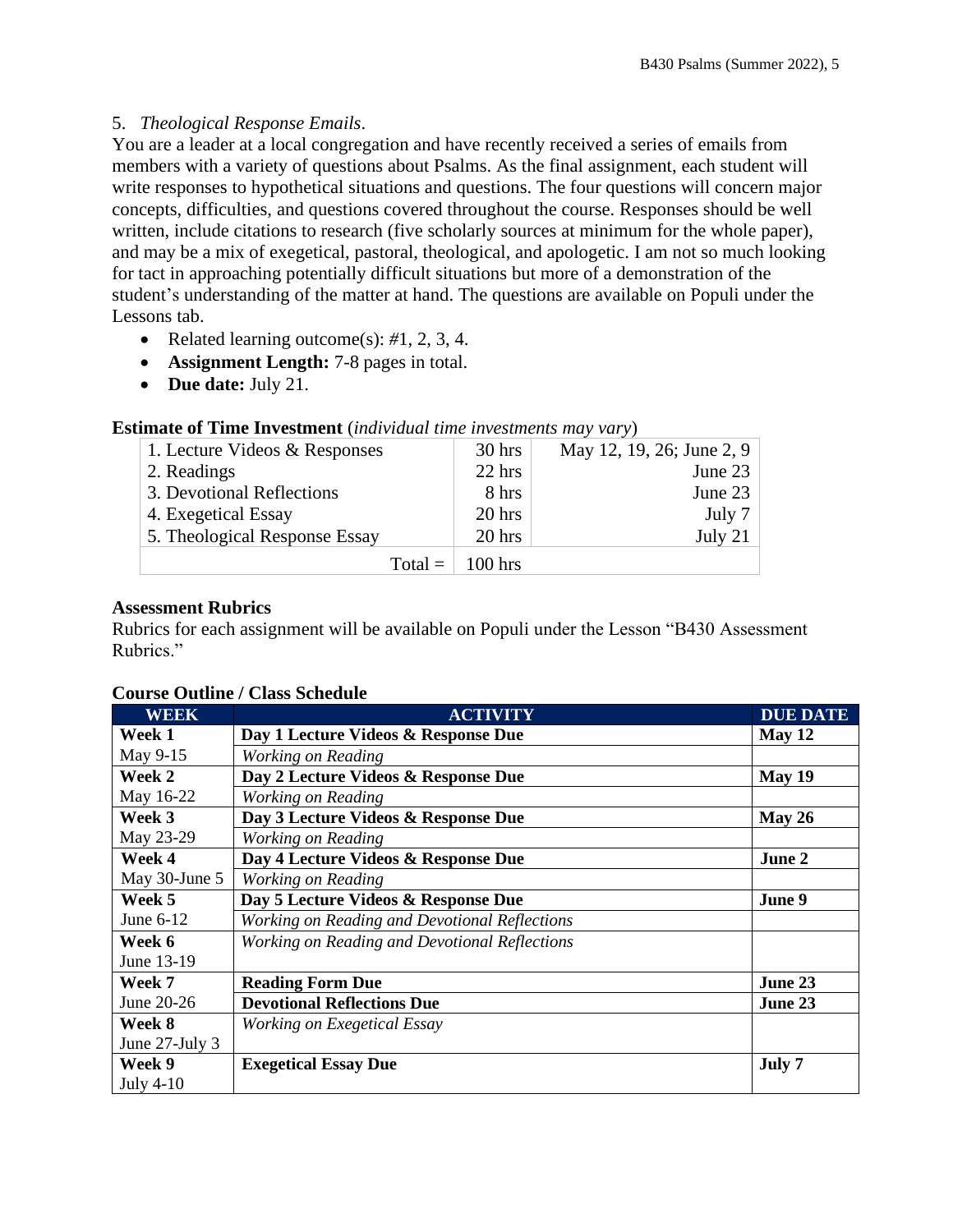| Week 10    | Working on Theological Response Emails                                |                 |
|------------|-----------------------------------------------------------------------|-----------------|
| July 11-17 |                                                                       |                 |
| Week 11    | <b>Theological Response Emails Due</b>                                | July 21         |
| July 18-24 |                                                                       |                 |
| Week 12    | <b>Resubmission of Devotional Reflections Due (as necessary)</b>      | July 25         |
| July 25-31 | <b>Resubmission of Exegetical Essay Due (as necessary)</b>            | July 26         |
|            | <b>Resubmission of Theological Response Emails Due (as necessary)</b> | July 27         |
| Week 13    | <b>Additional Resubmissions (as necessary)</b>                        | <b>August 5</b> |
| August 1-5 |                                                                       |                 |

- First submissions of assignments will not be accepted after **Friday, July 22, 2022**.
- No resubmission of assignments will be accepted after **Friday, August 5, 2022**.

# **Academic Policies**

#### **General Assignment Guidelines**

Please see the Horizon [Format Guide](https://www.horizon.edu/students/resources/) for assignment submission, grammar, and formatting guidelines.

#### **Late Assignments and Extensions**

Students are expected to submit work by the assigned due dates, as part of their development of the Leadership and Administration competency. To submit extension requests, students must submit the *[Assignment Extension Request Form](https://horizon.edu/forms/student/)* online and *before the due date*. Professors may grant extensions in the case of extenuating circumstances, such as significant illness or a family emergency. Furthermore, no extensions will be granted beyond the final day of a term or semester.

Unexcused late submissions will be tracked across each student's program. If one assignment is submitted more than five days late or if a student incurs multiple instances of unexcused late submissions, it will result in academic discipline, such as required tutoring, academic probation, failure of the course, or failure to qualify for graduation. Similar to standard human resource employment practices, students will receive warnings and conditions with increasing severity of academic discipline.

#### **Resubmission of Assignments**

Students have until the last day of revision week to submit revisions. Students can generally submit up to two revisions for each assignment, although a professor may accept more revisions if the professor determines the student is addressing all of the professor's instructions and making significant progress toward achieving competency.

#### **Horizon College Assessment of Student Work**

The goal of courses is to help students develop the stated competencies, not earn letter grades. Assignments are the means by which instructors evaluate development of those competencies. Consequently, students do not earn overall "grades" on individual assignments. Instead, assessment focuses on measuring students' competency as outlined in the syllabus and assignment rubric. For purposes of transferability to other institutions, the final competency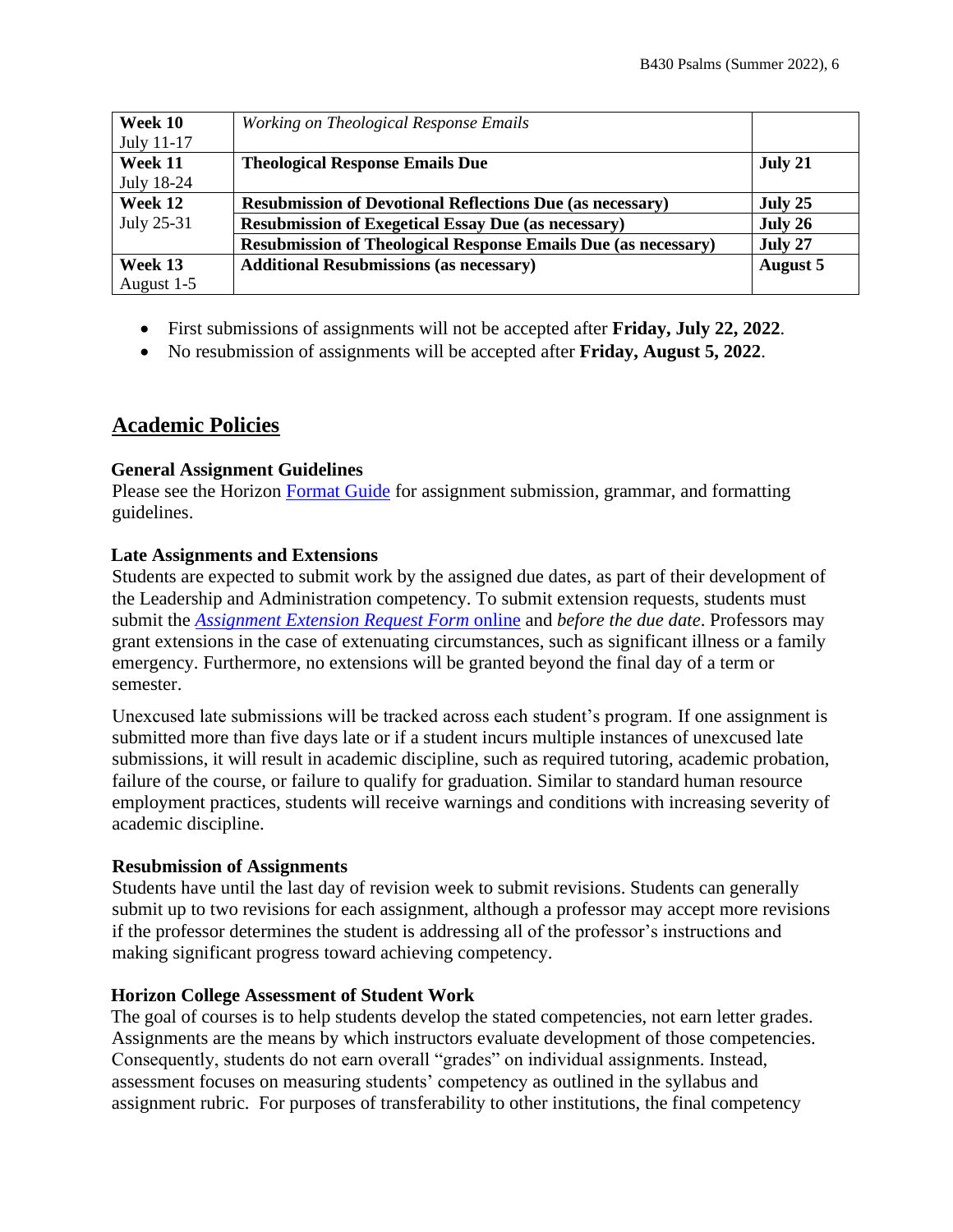designations will be translated to a comparable letter grade on a traditional transcript. The tables below explain Horizon's approach:

| <b>Horizon CBE Scale</b> |           | <b>Descriptor</b>                                                               | Letter<br>Grade | Grade<br>Point | $U$ of $S$<br>Equivalency |
|--------------------------|-----------|---------------------------------------------------------------------------------|-----------------|----------------|---------------------------|
| E                        | Exceeding | Student exceeded competency                                                     | $A+$            | 4.0            | 90-100                    |
|                          |           | requirements for more than 40% of the<br>learning outcomes and met requirements | A               | 4.0            | 85-89                     |
|                          |           | for all remaining learning outcomes.                                            | $A-$            | 3.7            | 80-84                     |
|                          |           | Student met competency requirements                                             | $B+$            | 3.3            | 77-79                     |
| M                        | Meeting   | for all learning outcomes and may have                                          | B               | 3.0            | 73-76                     |
|                          |           | exceeded in 40% or less.                                                        | $B -$           | 2.7            | 70-72                     |

Students pass a course only after they have demonstrated that they have *met or exceeded all*  competency requirements for a course. If the student chooses not to meet all course competency requirements, the course will not be sufficient to fulfill their program requirements at Horizon. Nevertheless, for transferability purposes, the student will receive a letter grade of C+ or below on a traditional transcript.

| <b>BTM</b> | Beginning to<br>meet | Student was beginning to meet<br>competency requirements for any one                                 | $C+$ | 2.3 | 67-69     |
|------------|----------------------|------------------------------------------------------------------------------------------------------|------|-----|-----------|
|            |                      | or more learning outcomes, and met or<br>exceeded competency requirements for all<br>other outcomes. | C    | 2.0 | 63-66     |
|            |                      |                                                                                                      | $C-$ | 1.7 | $60 - 62$ |
|            |                      |                                                                                                      | $D+$ | 1.3 | 57-59     |
|            | Not yet              | Student was not yet meeting competency                                                               |      |     |           |
|            |                      |                                                                                                      | D    | 1.0 | 53-56     |
| <b>NYM</b> | meeting              | requirements for one or more learning<br>outcomes.                                                   | $D-$ | 0.7 | 50-52     |

# **Academic Honesty**

Horizon uses the University of Saskatchewan definition of plagiarism described as "the presentation of the work or idea of another in such a way as to give others the impression that it is the work or idea of the presenter. Adequate attribution is required. What is essential is that another person have no doubt which words or research results are the student's and which are drawn from other sources" (Office of the University Secretary, 2012). Students are expected to give due recognition to sources from which all substantial phrases, sentences or even ideas are drawn. Note also that you may not submit work done in one course to satisfy the requirements of another course (unless both instructors agree beforehand to accept such work). See [here](http://www.turnitin.com/assets/en_us/media/plagiarism_spectrum.php) for examples of plagiarism and further guidelines in the College [Student Handbook.](https://www.horizon.edu/students/resources/)

#### **Disability Services Information**

If you would benefit from learning accommodations due to pre-existing physical or mental health conditions or learning disabilities, contact the Academic or Student Life departments at the beginning of the course. Horizon will work to meet your learning and/or physical needs where possible. If any conditions arise during the course that you wish to disclose, please contact us as soon as possible. In all cases you will need to provide current [documentation](https://www.horizon.edu/students/support/) of the disability or condition you wish to disclose. Horizon takes appropriate care to ensure confidentiality about any such disclosures. For more information, contact Bob Williamson, Dean of Students, at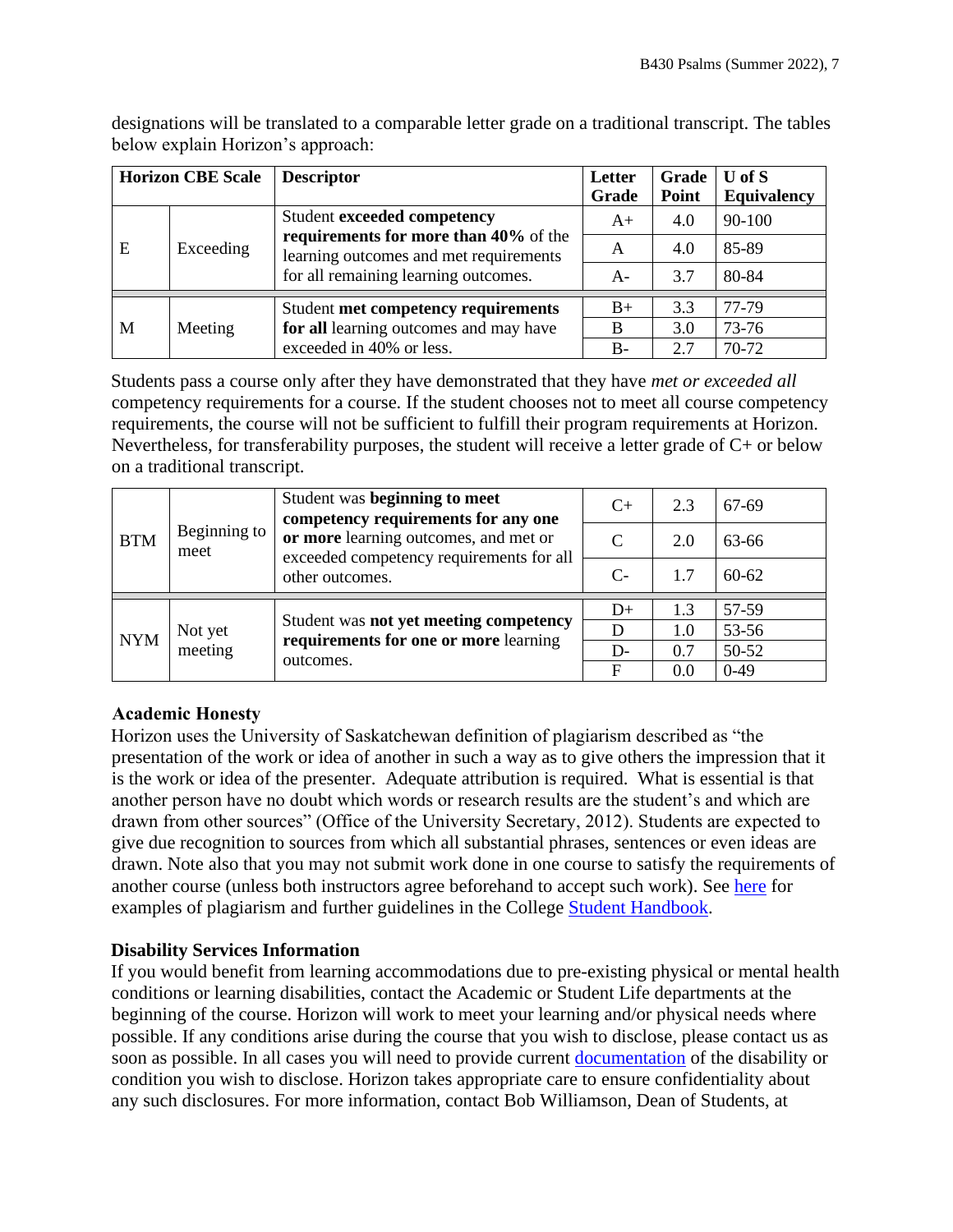[bwilliamson@horizon.edu;](mailto:bwilliamson@horizon.edu) Heather Wood, Associate Dean of Students, at [hwood@horizon.edu;](mailto:hwood@horizon.edu) or Leanne Bellamy, Academic Coach, at [lbellamy@horizon.edu.](mailto:lbellamy@horizon.edu)

#### **Use of Technology**

Horizon encourages the use of electronic devices in the classroom to enhance learning. Careful consideration must be given to privacy issues, copyrighted materials, and the general care and concern for others. Please respect the following classroom policies:

- Please use online access for course learning only. This is a matter of respect for the instructor's teaching, your own learning, and fellow students who may be distracted by other uses.
- Students should secure permission from the instructor to record any teaching material. This includes PowerPoint slides, white board illustrations, notes, and any form of audio or video.
- Student feedback is a valuable input for course improvements. Please resolve any classroom grievance about the instructor or course with the instructor personally, through the Horizon College and Seminary grievance procedures, or the Populi-based course evaluations. It is inappropriate to air classroom grievances on a social media platform.
- When instructors use recording mechanisms in the classroom, recorded materials will be used for the sole purpose of instruction and cannot be released to any social media outlet without the written consent of the students whose images have been recorded.
- In general, it is not acceptable to share photographs or videos of students in the classroom setting without permission from those whose images appear in such media.

### **Bibliography**

- Bateman, Herbert W., and D. Brent Sandy, eds. *Interpreting the Psalms for Teaching and Preaching*. St. Louis, MO: Chalice Press, 2010.
- Belcher Jr, Richard P. *The Messiah and the Psalms: Preaching Christ from all the Psalms*. Fearn, Ross-shire, Scotland: Mentor, 2006.
- Bellinger Jr., William H. *Psalms: A Guide to Studying the Psalter*. 2nd ed. Grand Rapids, MI: Baker, 2012.
- Brown, William P., ed. *The Oxford Handbook of the Psalms*. Oxford, UK: Oxford University Press, 2014.
- Broyles, Craig C. *Psalms*. Understanding the Bible Commentary Series. Grand Rapids, MI: Baker, 1999.
- Brueggemann, Walter and William H. Bellinger Jr. *Psalms*. New Cambridge Bible Commentary. New York, NY: Cambridge University Press, 2014.
- Brueggemann, Walter. *The Psalms and the Life of Faith*. Edited by Patrick D. Miller. Minneapolis, MN: Fortress Press, 1995
- Bullock, C. Hassell. *Encountering the Book of Psalms: A Literary and Theological Introduction*. 2nd ed. Grand Rapids, MI: Baker Academic, 2018.
- Cole, Robert. *Psalms 1–2: Gateway to the Psalter*. HBM. Edited by David J. A. Clines, J. Cheryl Exum and Keith W. Whitelam. Sheffield, UK: Sheffield Phoenix, 2013.
	- ———. *The Shape and Message of Book III: Psalms 73–89*. *JSOTSup* 307. Sheffield, UK: Sheffield Academic, 2000.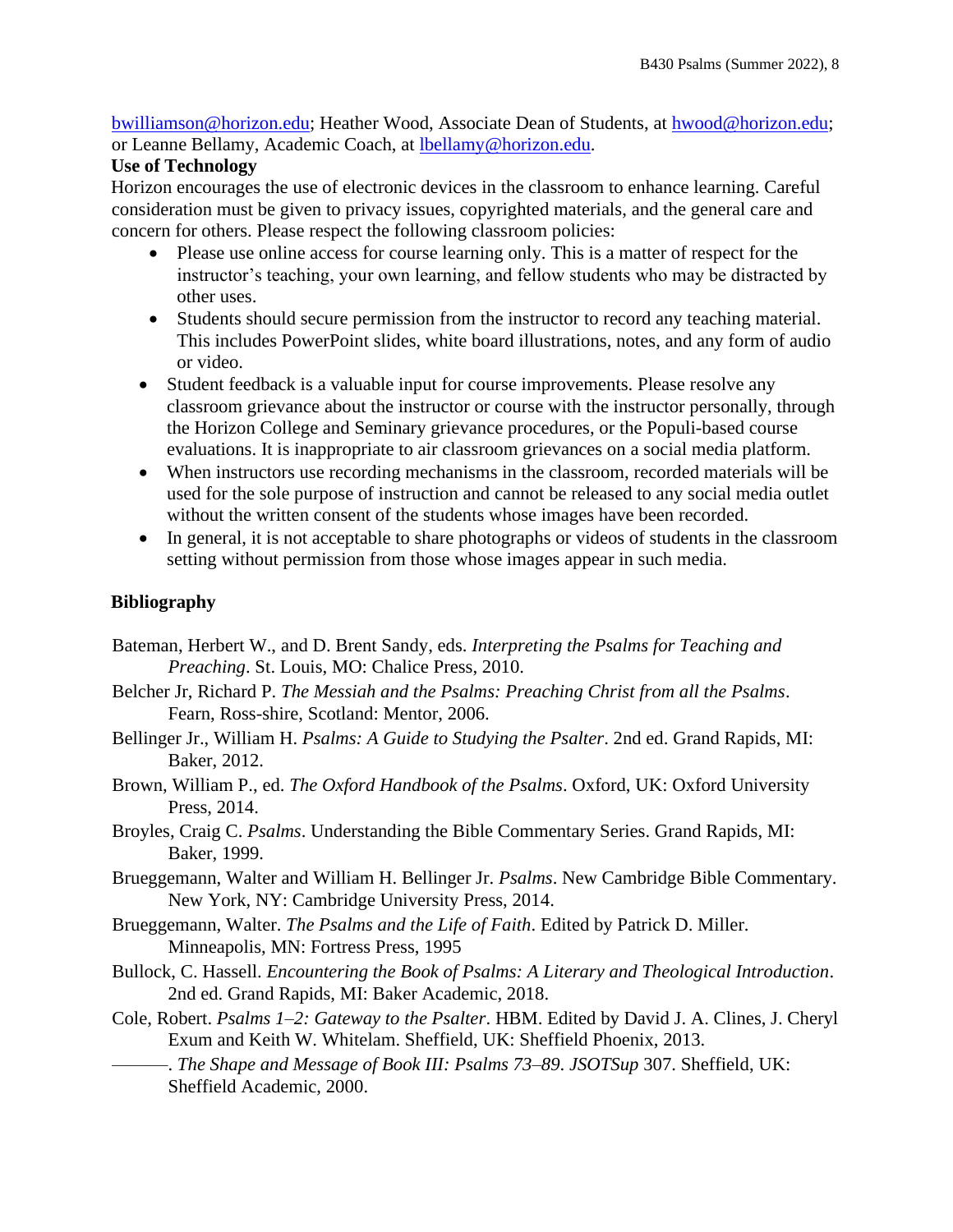- Creach, Jerome. *Yahweh as Refuge and the Editing of the Hebrew Psalter*. JSOTSup 217. Sheffield, UK: Sheffield Academic, 1996.
- deClaissé-Walford, Nancy L., Rolf A. Jacobson, and Beth Laneel Tanner. *The Book of Psalms*. NICOT. Grand Rapids, MI: Eerdmans, 2014.
- deClaissé-Walford, Nancy L., ed. *The Shape and Shaping of the Book of Psalms: The Current State of Scholarship.* AIL. Atlanta, GA: SBL Press, 2014.
- Firth, David G., and Philip Johnston, eds. *Interpreting the Psalms: Issues and Approaches*. Leicester, UK: Apollos, 2005.
- Futato, Mark D. *Interpreting the Psalms: An Exegetical Handbook*. Grand Rapids, MI: Kregel, 2007.
- Goldingay, John. *Psalms*. 3 Vols. BCOTWP. Edited by Tremper Longman III. Grand Rapids, MI: Baker, 2006-08.
- Grant, Jamie. *The King as Exemplar: The Function of Deuteronomy's Kingship Law in the Shaping of the Book of Psalms*. SBLABS 17. Atlanta, GA: Society of Biblical Literature, 2004.
- Greidanus, Sidney. *Preaching Christ from Psalms: Foundations for Expository Sermons in the Christian Year*. Grand Rapids, MI: Eerdmans, 2016.
- Grogan, Geoffrey W. *Prayer, Praise and Prophecy: A Theology of the Psalms*. Fearn, Rossshire, UK: Christians Focus, 2001.
- Longman III, Tremper, and Peter Enns, eds. *Dictionary of the Old Testament Wisdom, Poetry & Writings*. Downers Grove, IL: InterVarsity, 2008.
- Longman III, Tremper*. Psalms: An Introduction and Commentary*. TOTC. Downers Grove, IL: InterVarsity Press, 2014.
- Mays, James Luther. *The Lord Reigns: A Theological Handbook to the Psalms*. Louisville, KY: Westminster John Knox Press, 1994.
- ———. *Preaching and Teaching Psalms*. Edited by Patrick D. Miller and Gene M. Tucker. Louisville, KY: Westminster John Knox Press, 2006.
- ———. *Psalms*. Interpretation Commentary. Louisville, KY: John Knox Press, 1994.
- McCann, J. Clinton, Jr. ed. *The Shape and Shaping of the Psalter*. JSOTSup 159. Sheffield, UK: Sheffield Academic, 1993.
	- ———. *A Theological Introduction to the Psalms*. Nashville, TN: Abingdon Press, 1993.
- Mitchell, David C. *The Message of the Psalter: An Eschatological Programme in the Book of Psalms*. JSOTSup 252. Sheffield, UK: Sheffield Academic, 1997.
	- ———. "Lord, Remember David: G. H. Wilson and the Message of the Psalter." *VT* 56 (2006): 526–548.
- Snearly, Michael K. *The Return of the King: Messianic Expectation in Book V of the Psalter*. LHBOTS 624. London, UK: Bloomsbury T&T Clark, 2016.
- Tucker, W. Dennis, and Jamie A. Grant, *Psalms*. Vol. 2. NIVAC. Grand Rapids, MI: Zondervan, 2018.
- Vaillancourt, Ian J. "Formed in the Crucible of Messianic Angst: The Eschatological Shape of the Hebrew Psalter's Final Form." *SBET* 31.2 (2013): 127–144.
- Wallace, Robert E. *The Narrative Effect of Book IV of the Hebrew Psalter*. Edited by Hemchand Gossai. SBLStBL 112. New York, NY: Peter Lang, 2007.